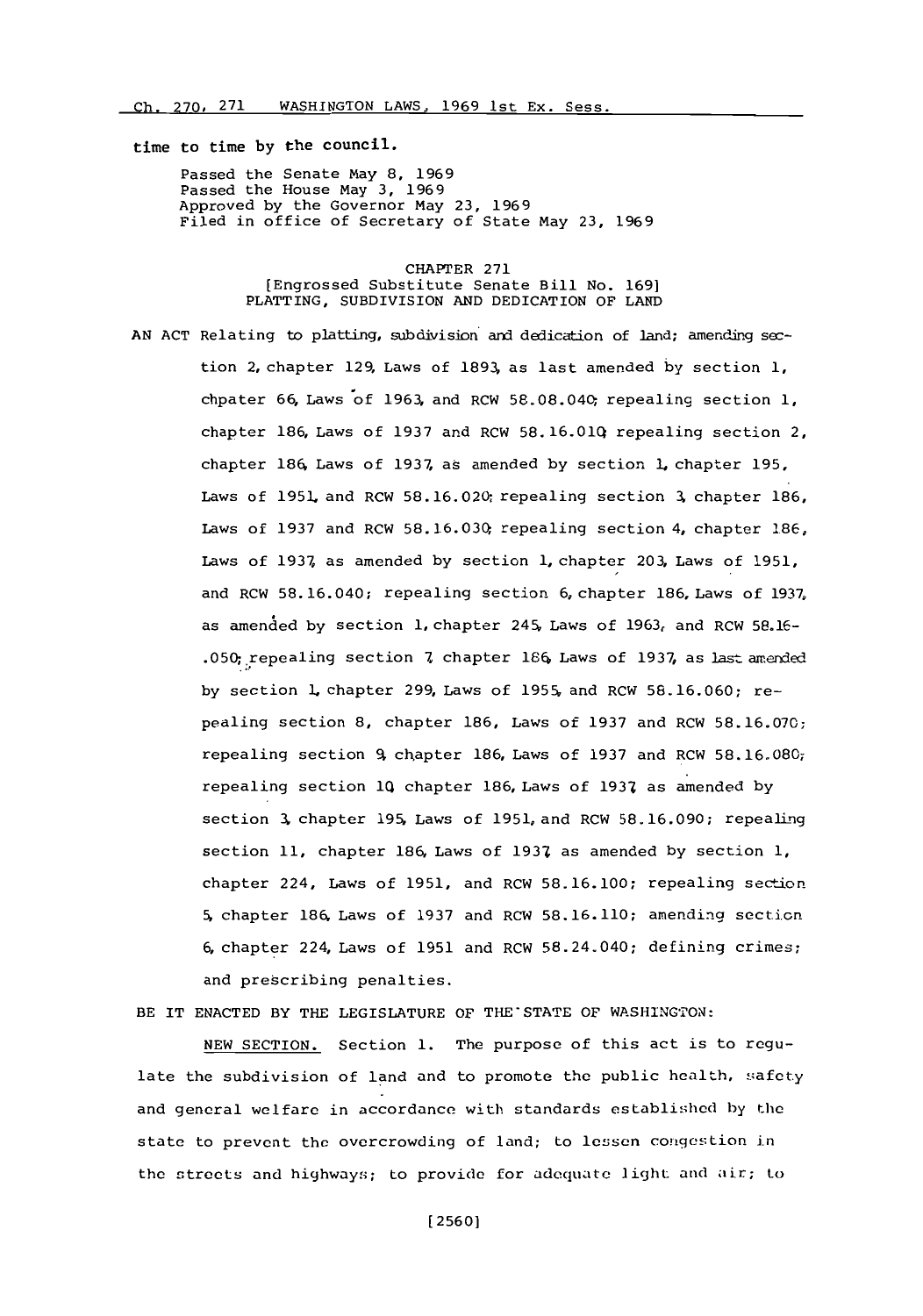facilitate adequate provision for water, sewerage, parks and recreation areas, sites for schools and schoolgrounds and other public requirements; to provide for proper ingress and egress; and to require uniform monumenting of land subdivisions and conveyancing **by** accurate legal description.

**NEW** SECTION. Sec. 2. As used in this act, unless the context or subject matter clearly requires otherwise, the following words or phrases shall have the following meanings:

**(1)** "Subdivision" is the division of land into five or more lots, tracts, parcels, sites or divisions for the purpose of sale or lease and shall include all resubdivision of land.

(2) "Plat" is a map or representation of a subdivision, showing thereon the division of a tract or parcel of land into lots, blocks, streets and alleys or other divisions and dedications.

**(3)** "Dedication" is the deliberate appropriation of land **by** an owner for any general and public uses, reserving to himself no other rights than such as are compatible with the full exercise and enjoyment of the public uses to which the property has been devoted, The intention to dedicate shall be evidenced **by** the owner **by** the presentment for filing of a final plat or short plat showing the dedication thereon; and, the acceptance **by** the public shall be evidenced **by** the approval of such plat for filing **by** the appropriate governmental unit.

(4) "Preliminary plat" is a neat and approximate drawing of a proposed subdivision showing the general layout of streets and alleys, lots, blocks, and restrictive covenants to be applicable to the subdivision, and other elements of a plat or subdivision which shall furnish a basis for the approval or disapproval of the general layout of a subdivision.

**(5)** "Final plat" is the final, drawing of the subdivision and dedication prepared for filing for record with the county auditor and containing all elements and requirements set forth in this act and in local regulations adopted pursuant to this act.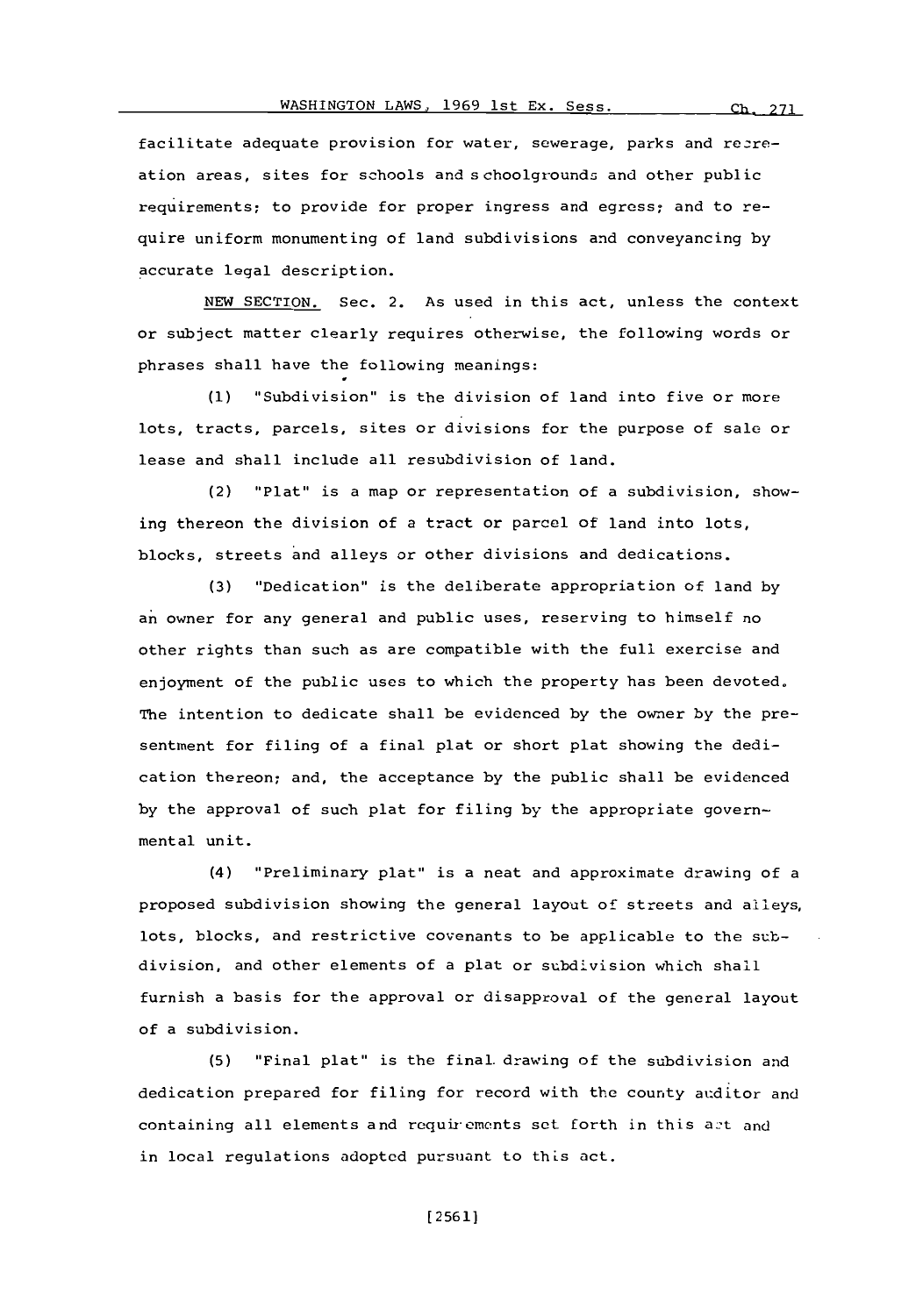**(6)** "Short subdivision" is the division of land into four or less lots, tracts, parcels, sites or subdivisions for the purpose of sale or lease.

**(7)** 'Short plat" is the map or representation of a shcr-. subdivision.

**(8)** "Lot" is a fractional part of subdivided lands having fixed boundaries, being of sufficient area and dimension to meet minimum zoning requirements for width and area. The term shall include tracts or parcels.

**(9)** .Block" is a group of lots, tracts, or parcels within well defined and fixed boundaries.

**(10)** "County treasurer" shall be as defined in chapter **36.29** RCW or the office or person assigned such duties under a county charter.

**(11)** "County auditor' shall **be** as defined in chapter **36.22** RCW or the office or person assigned such duties undor a county charter.

(12) "County road engineer" shall be as defined in chapter 36.40 RCW or the office or person assigned such duties under a county charter.

**(13)** 'Planning commission" means that body as defined in chapters **36.70, 35.63,** or **35A.63** RCW as designated **by** the legislative body to perform a planning function or that body assigned such duties and responsibilities under a city or county charter.

(14) "County commissioner" shall be as defined in chapter **36- .32** RCW or the body assigned such duties under a county charter.

**NEW SECTION.** Sec. **3.** Every subdivision shall comply with the provisions of this act. Every short subdivision as defined in this act shall comply with the provisions cf any local regulation as may be adopted pursuant to section 6 of this act.

**NEW SECT1ION. Sec.** 4. The provisions of this act shall not ap**ply** to:

**(1)** Cemeteries and cther Lxiin plot:; while **iz.xmd** *fr* !ha' p.Irpc(.- .\*

**[256** 21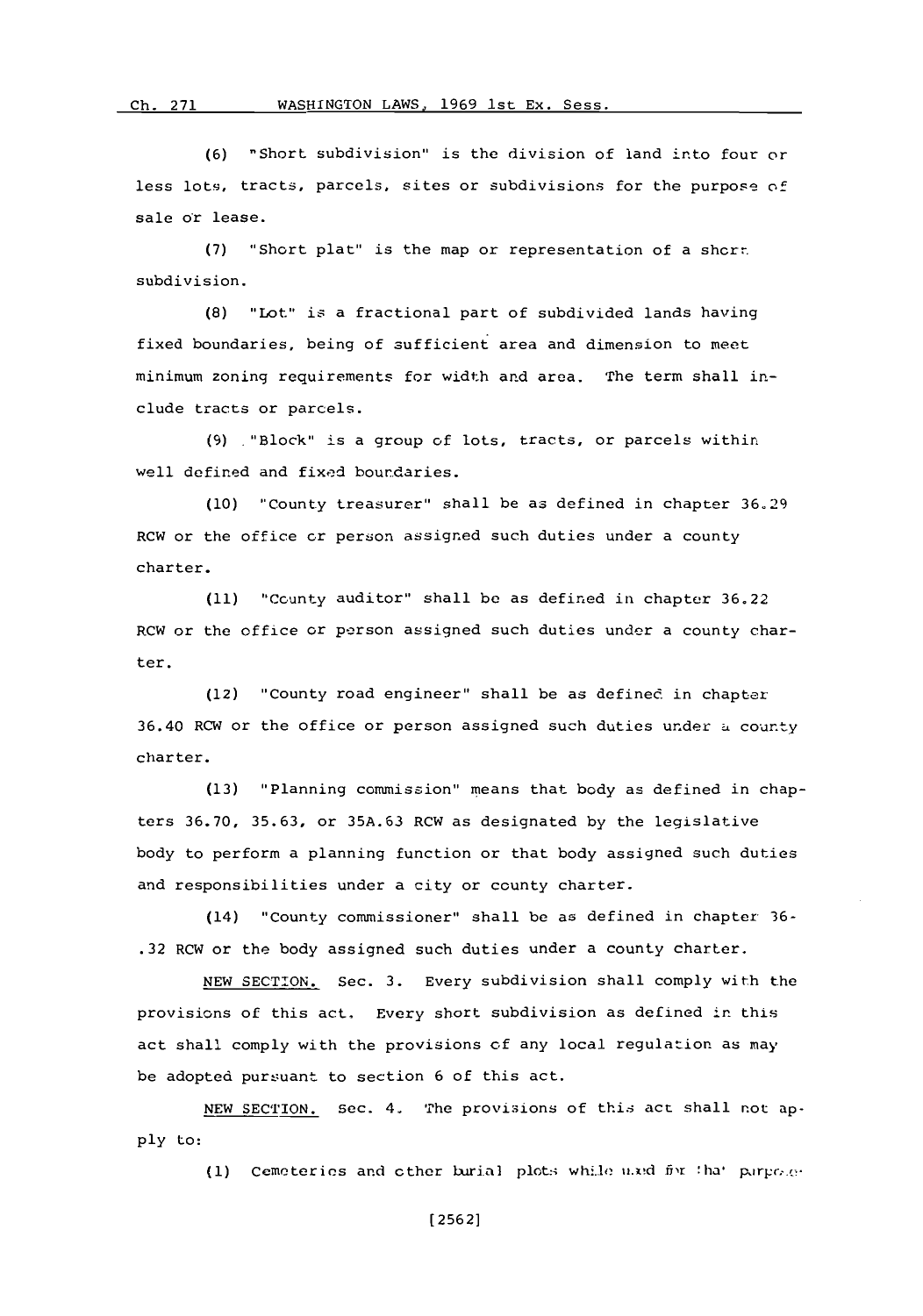Ch. 271

(2) Divisions of land into lots or tracts where the smallest lot is twenty acres or more and not containing a dedication of a public right-of-wav;

**(3)** Divisions of land into lots or tracts none of which are smaller than five acres and not containing a dedication unless the governing authority of the city, town or county in which the land is situated shall have **by** ordinance provided otherwise.

(4) Divisions made **by** testamentary provisions, the laws of descent, or upon court order.

**NEW SECTION.** Sec. **5.** An assessors plat made in accordance with RCW **58.18.010** need not comply with any of the requirements of this-act except sections 24 and **25** of this act.

**NEW** SECTION. Sec. **6.** Unless the legislative body of a city, town or county adopts regulations and procedures, and appoints administrative personnel for the summary approval of short plats and short subdivisions, the provisions of this act shall not apply to short subdivisions. Such regulations may contain wholly different requirements than those governing the approval of preliminary and final plats of subdivisions but shall not require surveys and monumentations and a filing of a short plat for record in the office of the county auditor unless there is a dedication: PROVIDED, That such regulations must contain a requirement that land in short subdivisions may not be further divided in any manner within a period of five years without the filing of a final plat: PROVIDED FURTHER, That such regulations are not required to contain a penalty clause as provided in RCW 36.32.120 and nay provide for wholly injunctive relief.

**NEW** SECTION. Sec. **7. A** preliminary plat of proposed subdivisions and dedications of land shall be submitted for approval to the legislative body of the city, town, or county within which the plat is situated.

**NEW** SECTION. Sec. **8.** Notice of the filing of a preliminary plat of a proposed subdivision adjacent to or within one mile of the municipal boundaries of a city or town, or which contemplates the use

**[2563]**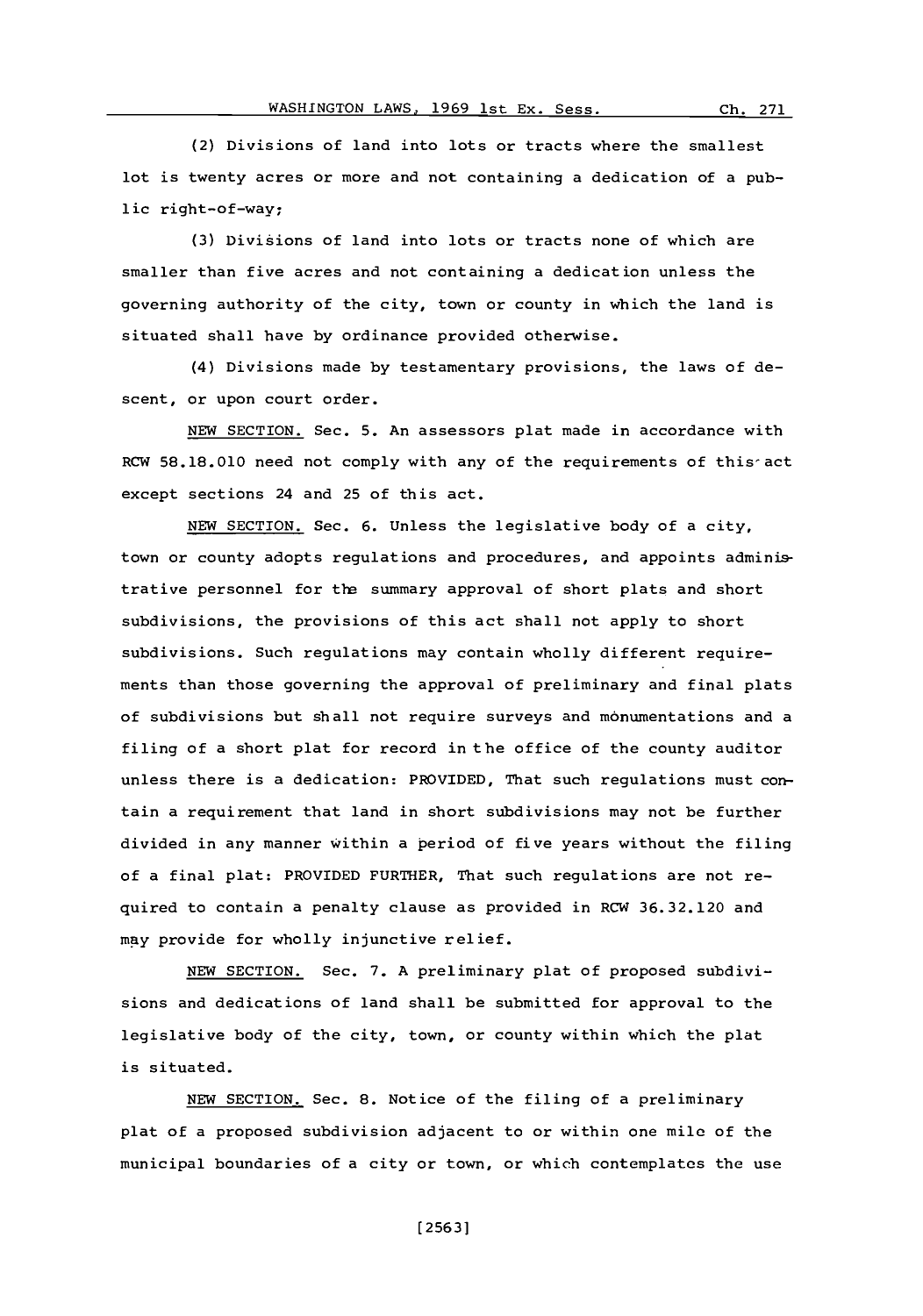#### WASHINGTON LAWS, 1969 1st Ex. Sess. **Ch. 271**

of any city or town utilities shall be given to the appropriate city. or town authorities. Any notice required **by** this act shall include the hour and location of the hearing and a description of the property to be platted. Notice of the filing of a preliminary plat of a proposed subdivision located in a city or town and adjoining the municipal boundaries thereof shall be given to appropriate county officials. Notice of the filing of a preliminary plat of a proposed subdivision located adjacent to the right-of-way of a state highway shall be given to the state department of highways.

**NEW SECTION.** Sec. **9.** Upon receipt of an application for preliminary plat approval the administrative officer charged **by** ordinance with responsibility for administration of regulations pertaining to platting and subdivision shall set a date for a public hearing. Notice of such hearing shall be given **by** publication of at least one notice not less than ten days prior to the hearing in a newspaper of general circulation within the county. Additional notice of such hearing may be given **by** mail, posting on the property or in any manner local authorities deem necessary to notify adjacent landowners and the public. **All** hearings shall be public.

**NEW** SECTION. Sec. **10. If** a city, town or county has established a planning commission or planning agency in accordance with state law or local charter, such commission or agency shall review all proposed subdivisions and make recommendations thereon to the city, town or county legislative body to assure conformance of the proposed subdivision to the general purposes of the comprehensive plan and to planning standards and specifications as adopted **by** the city, town or county. Reports of the planning commission or agency shall be advisory only: PROVIDED, That the legislative body of the city, town or county may, **by** ordinance, assign to such commission or agency, or any department official or group of officials, such administrative functions, powers and duties as may be appropriate, including the holding of hearings, and recommendations for approval or disapproval of preliminary plats of proposed subdivisions.

**[** 2564]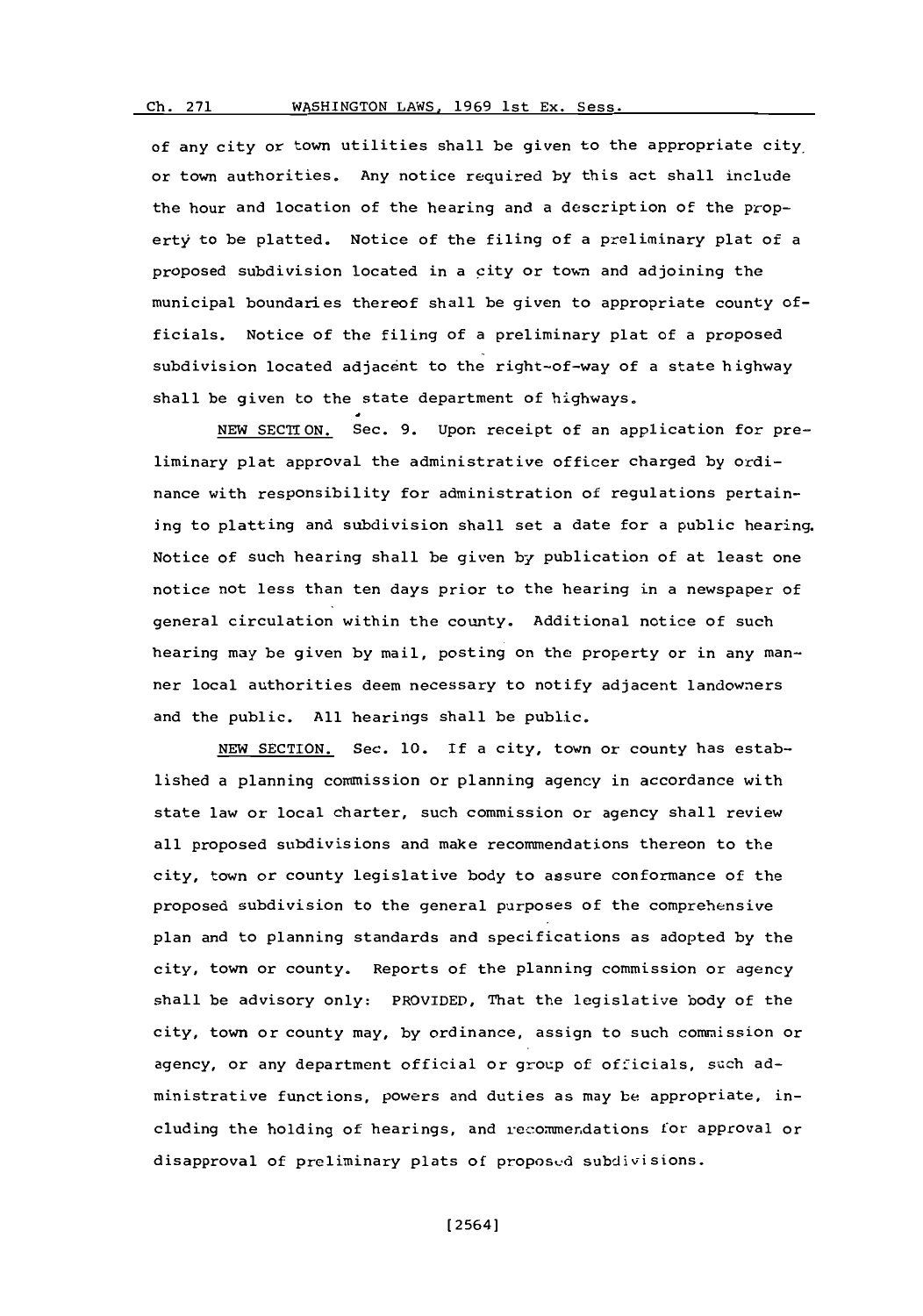Such recommendation shall be submitted to the legislative body not later than fourtcen days following action by the hearing body.. Upon receipt of the recommendation on any preliminary plat the legislative body shall at its next public meeting set the date for the public meeting where it may adopt or reject the recommendations of such hearing body. If, after considering the matter at a public meeting, the legislative body deems a change in the planning commission's or planning agency's recommendation approving or disapproving any preliminary plat is necessary, the change of the recommendation shall not be made until the legislative body shall conduct a public hearing and thereupon adopt its own recommendations and approve or disapprove the preliminary plat. Such public hearing may be held before a committee constituting a majority of the legislative body. If the heating is before a committee, the commitee shall report its recommendations on the matter to the legislative body for final action.

**A** record of all public meetings and public hearings shall be kept **by** the appropriate city, town or county authority and shall be open to public inspection.

Sole authority to approve final plats, and to adopt or amend platting ordinances shall reside in the legislative bodies.

**NEW** SECTION. Sec. **11.** The dity, town, or county legislative body shall inquire into the public use and interest proposed to be served **by** the establishment of the subdivision and dedication. It shall determine if appropriate provisions are made in the subdivision **f** o r, **b** u t n o t limited to, drainage ways, streets, alleys, other public ways, water supplies, sanitary wastes, parks, playgrounds, sites for schools and schoolgrounds, and shall consider all other relevant facts and determine whether the public interest will be served **by** the subdivision and dedication. If it finds that the plat makes appropriate provisions for the public health, safety and general welfare and for such drainage ways, streets, alleys. other public ways, water supplies, sanitary wastes, parks, playgrounds, sites for schools and schoolgrounds and that the public use

**[ 25651**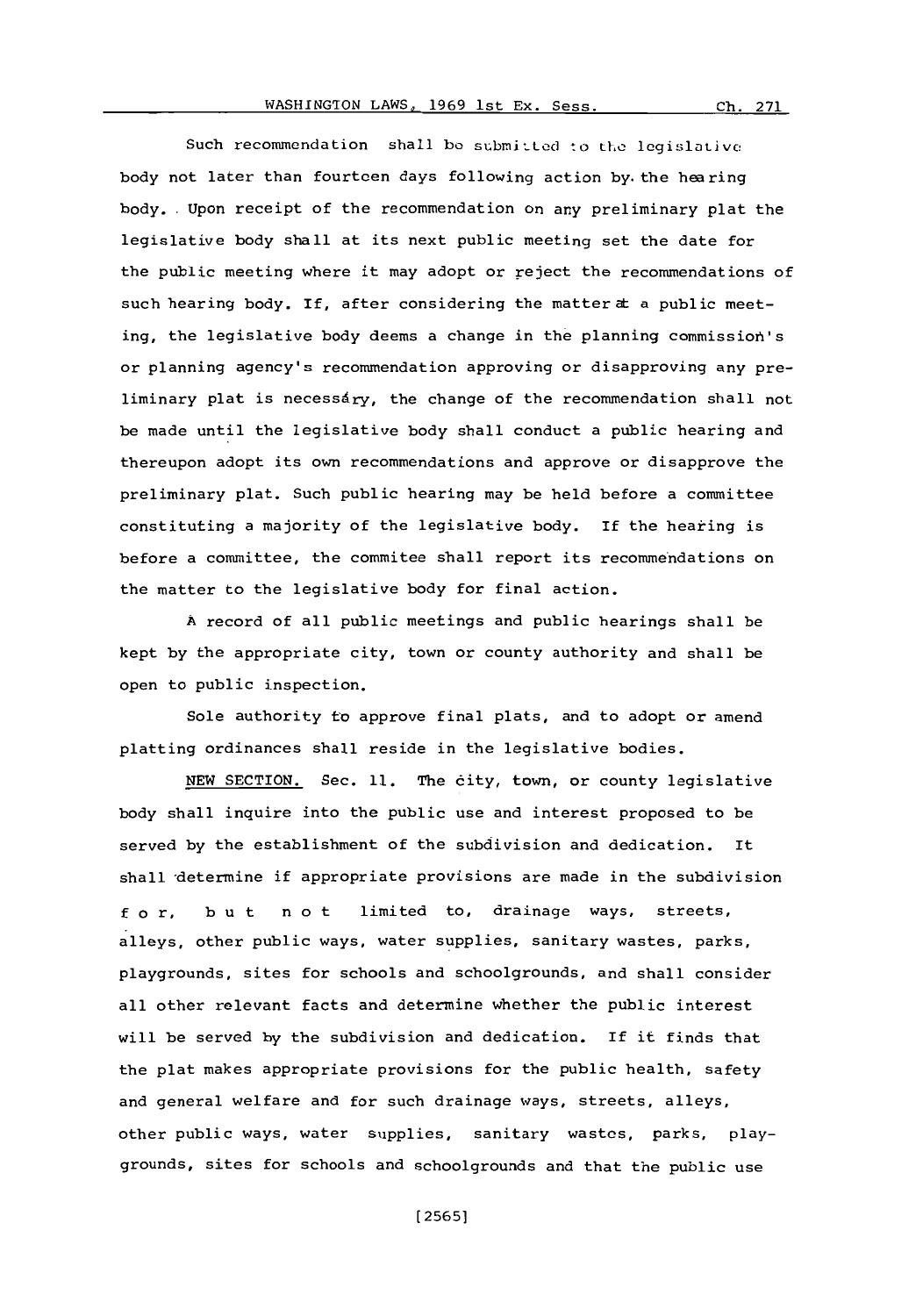# **Ch. 271 WASHINGTON** LAWS, **1969** 1st Ex. Sess.

and interest will be served **by** the platting of such subdivision, then it shall be approved. Dedication of land to any public body shall be clearly shown on the final plat. The legislative body shall not as a condition to the approval of any plat require a release from damages to be procured from other property owners.

**NEW** SECTION. Sec. 12. The city, town or county legislative body shall consider the physical characteristics of a proposed subdivision site and may disapprove a proposed plat because of flood, inundation, or swamp conditions. Construction of protective improvements may be required as a condition of approval, and such improvements shall be noted on the final plat. No plat shall be approved **by** any city, town or county legislative authority covering any land situated in a flood control zone as provided in chapter **86.16** ROW without the prior written approval of the department of water resources, state of Washington.

**NEW** SECTION. Sec. **13.** Local regulations may provide that in lieu of the completion of the actual construction of any improvements prior to the approval of a final plat, the city, town or county legislative body may accept a bond, in an amount and with surety and conditions satisfactory to it, or other secure method, providing for and securing to the municipality the actual construction and installation of such improvements within a period specified **by** the city, town or county legislative body and expressed in the bonds; and the municipality is hereby granted the power to enforce such bonds **by** all appropriate legal and equitable remedies. Such local regulations may provide that the improvements such as structures, sewers and water systems shall be designed and certified **by** or under the supervision of a registered civil engineer prior to the acceptance of such improvements.

NEW SECTION. Sec. 14. Preliminary plats of any proposed subdivision and dedication shall be approved, disapproved or returned to the applicant for modification or correction within sixty days from date of filing thereof unless the applicant consents to an extension

**(2566]**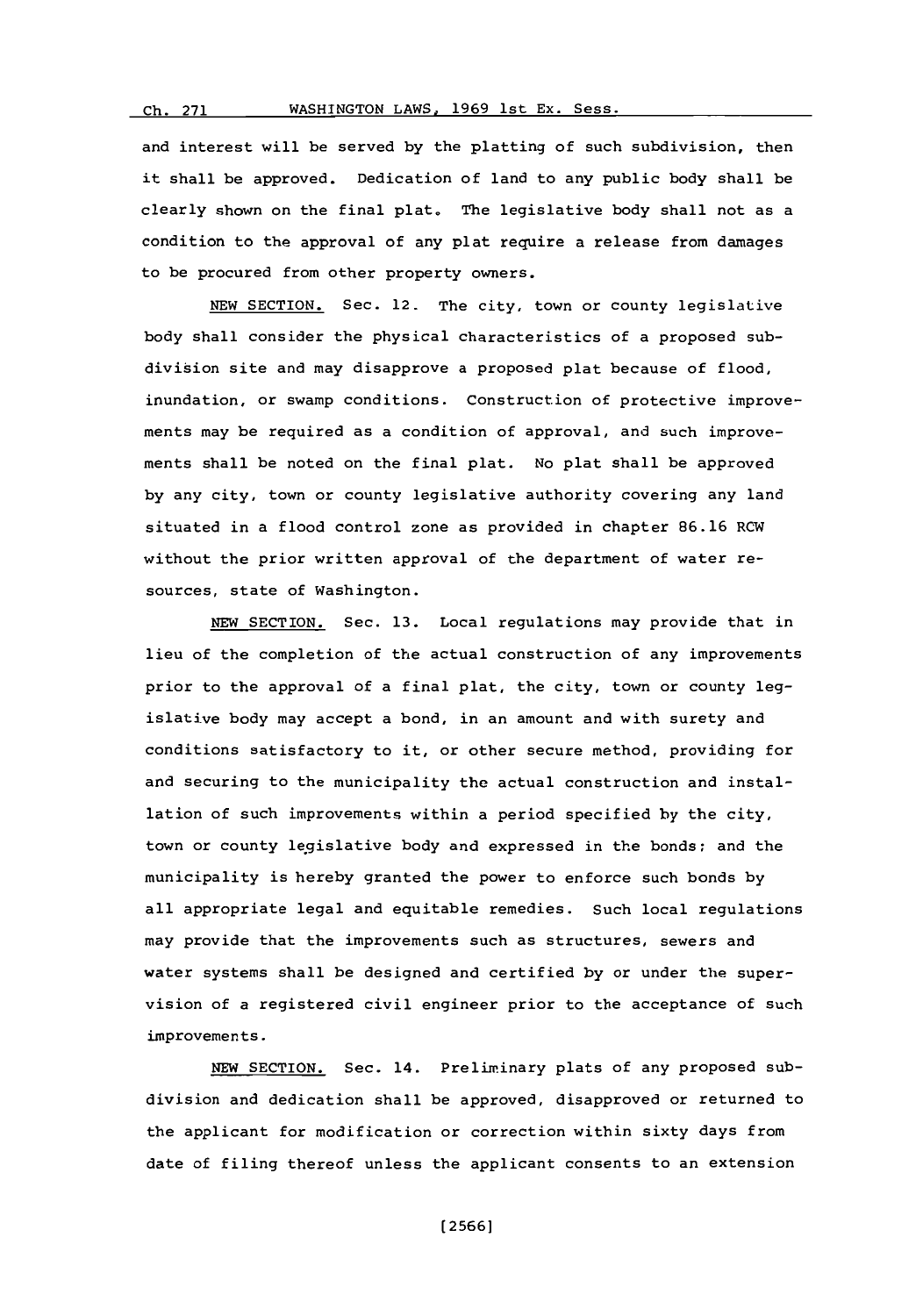of such time period. Final plats and short plats shall be approved, disapproved or returned to the applicant within thirty days from the date of filing thereof, unless the applicant consents to an extension of such time period. ordinances way provide for the expiration of approval given to any preliminary plats.

**NEW** SECTION, Sec. **15.** Each and every preliminary plat submitted for final approval of the legislative body shall. be accompanied **by** the following agencies' recommendations for approval or disapproval:

**(1)** Local health department as to the adequacy of the proposed means of sewage disposal and water supply;

(2) Local planning agency or commission, charged with the responsibility of reviewing plats and subdivisions, as to compliance with all terms of the preliminary approval of the proposed plat subdivision or dedication;

**(3)** City, town or county engineer.

**NEW** SECTION. Sec. **16.** Each and every plat, or replat, of any property filed for record shall:

**(1)** Contain a statement of approval from the city, town or county licensed road engineer or **by** a licensed engineer acting on behalf of the city, town or county as to the survey data, the layout of streets, alleys and other rights of way, design of bridges, sewage and water systems, and other structures;

(2) Be accompanied **by** a complete survey of the section or sections in which the plat or replat is located, or as much thereof as may be necessary to properly orient the plat within such section or sections. The plat and section survey shall be submitted with complete field and computation notes showing the original or reestablished corners with descriptions of the same and the actual traverse showing error of closure and method of balancing. **A** sketch showing all distances, angles and calculations required to determine corners and distances of the plat shall accompany this data. The allowable error of closure shall not exceed one foot in five thousand feet.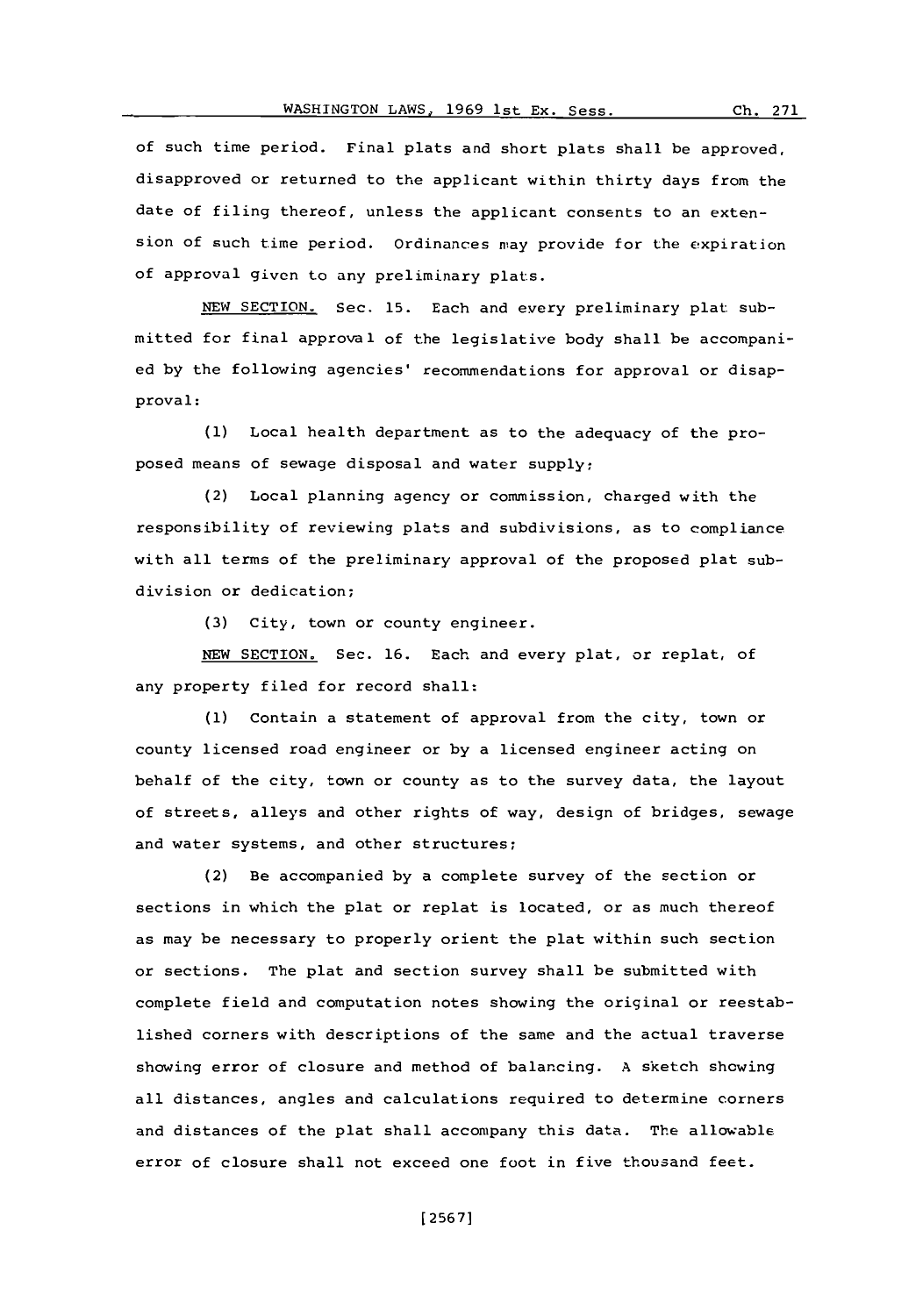## **Ch. 271** WASHINGTON LAWS, 1969 1st Ex. Sess

**(3)** Be acknowledged **by** the person filing the plat bcfore the auditor of the county in which the land is located, or any other officer who is authorized by law to take acknowledgment of deeds, and a certificate of said acknowledgment shall be enclosed or annexed to such plat and recorded therewith.

(4) Contain a certification from the proper officer or officers in charge of tax collections that all taxes and delinquent assessments for which the property may be liable as of the date of certification have been duly paid, satisfied or discharged.

No engineer who is connected in any way with the subdividing and platting of the land for which subdivision approval is sought, shall examine and approve such plats on behalf of any city, town or county.

**NEW** SECTION. Sec. **17.** When the legislative body of the city, town or county finds that the public use and interest will be served **by** the proposed subdivision, and that said subdivision meets the requirements of this act and any local regulations adopted pursuant thereto, it shall suitably inscribe and execute its written approval on the face of the plat. The original of said final plat shall be filed for record with the county auditor. One reproducible copy shall be furnished to the city, town or county engineer. One paper copy shall be filed with the county assessor. Paper copies shall be provided to such other agencies as may be required **by** ordinance. Any lots in a final plat filed for record shall be a valid land use notwithstanding any change in zoning laws for a period of five years from the date of filing.

**NEW** SECTION. Sec. **18.** Any decision approving or disapproving any plat shall be reviewable for unlawful, arbitrary, capricious or corrupt action or nonaction **by** writ of review before the superior court of the county in which such matter is pending. The action may be brought **by** any property owner in the city, town or county having jurisdiction, who deems himself aggrieved thereby: PROVIDED, That application for a writ of review shall be made to the court within

**[2568]**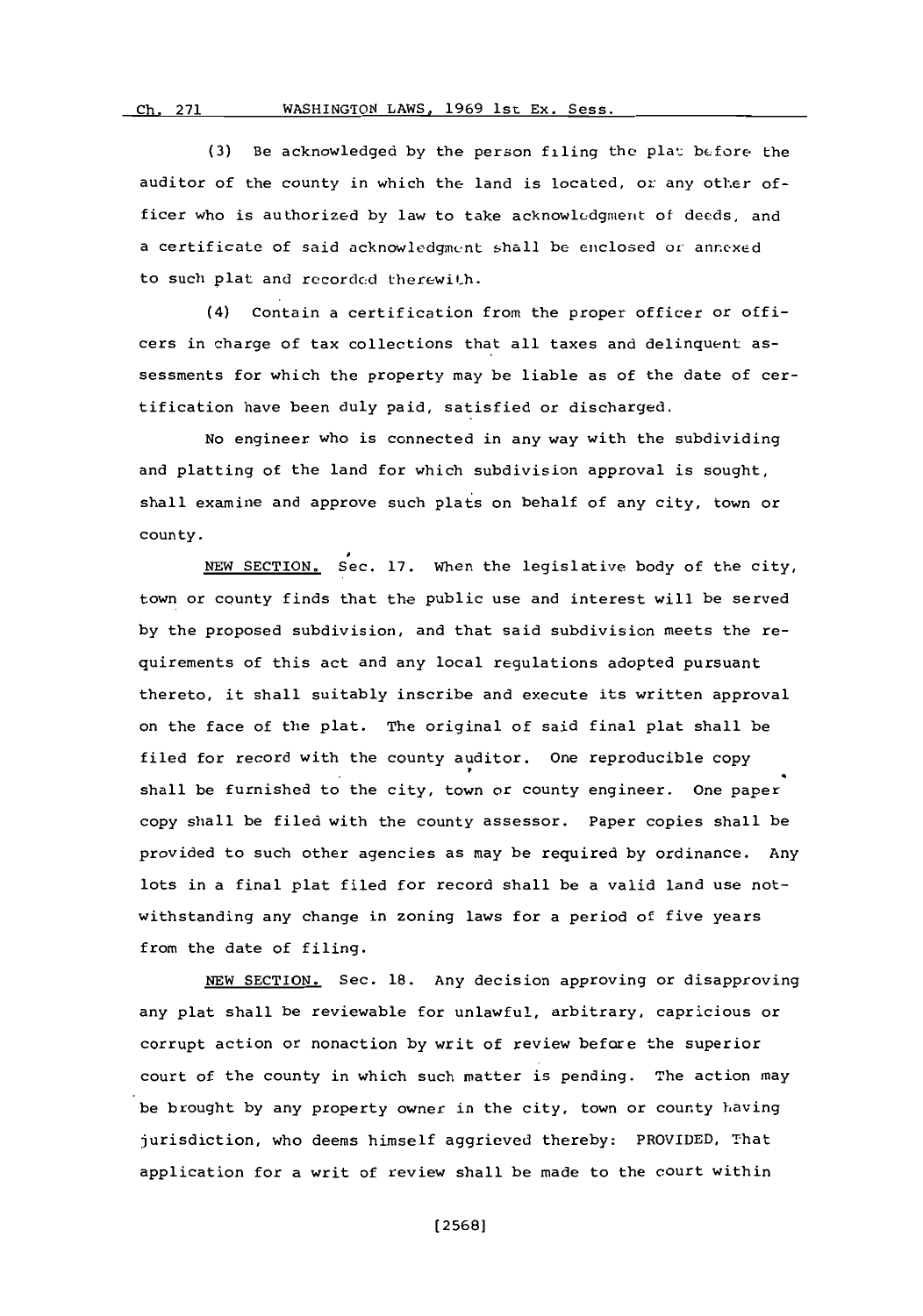thirty days from any decision so to be reviewed. The cost of transcription of all records ordered certified **by** the court for such review shall be borne **by** the appellant.

NEW SECTION. Sec. 19. The county auditor shall refuse to accept any plat for filing until approval of the plat has been given **by** the appropriate legislative body. Should a plat or dedication be filed without such approval, the prosecuting attorney of the county in which the plat is filed shall apply for a writ of mandate in the name of and on behalf of the legislative body required to approve same, directing the auditor and assessor to remove from their files or records the unapproved plat, or dedication of record.

**NEW** SECTION. Sec. 20. Whenever any parcel of land is divided into five or more lots, tracts, or parcels of land and any person, firm or corporation or any agent of any of them sells or transfers, or offers or advertises for sale or transfer, any such lot, tract, or parcel without having a final plat of such subdivision filed for record, the prosecuting attorney shall commence an action to restrain and enjoin further subdivisions or sales, or transfers, or offers of sale or transfer and compel compliance with all provisions of this act. The costs of such action shall be taxed against the person,firm, corporation or agent selling or transferring the property.

**NEW SECTIDN.** Sec. 21. No building permit, septic tank permit, or other development permit, shall be issued for any lot, tract, or parcel of land divided in violation of this act or local regulations adopted pursuant thereto unless the authority authorized to issue such permit finds that the public interest will not be adversely affected thereby. The prohibition contained in this section shall not apply to an innocent purchaser for value without actual notice. **All** other purchasers' or transferees' property shall comply with provisions of this act and such purchaser or transferee may recover his damages from any person, firm, corporation or agent including any amount reasonably spent as a result of inability to obtain any development permit and spent to conform to the requirements of this act as well as cost of investigation,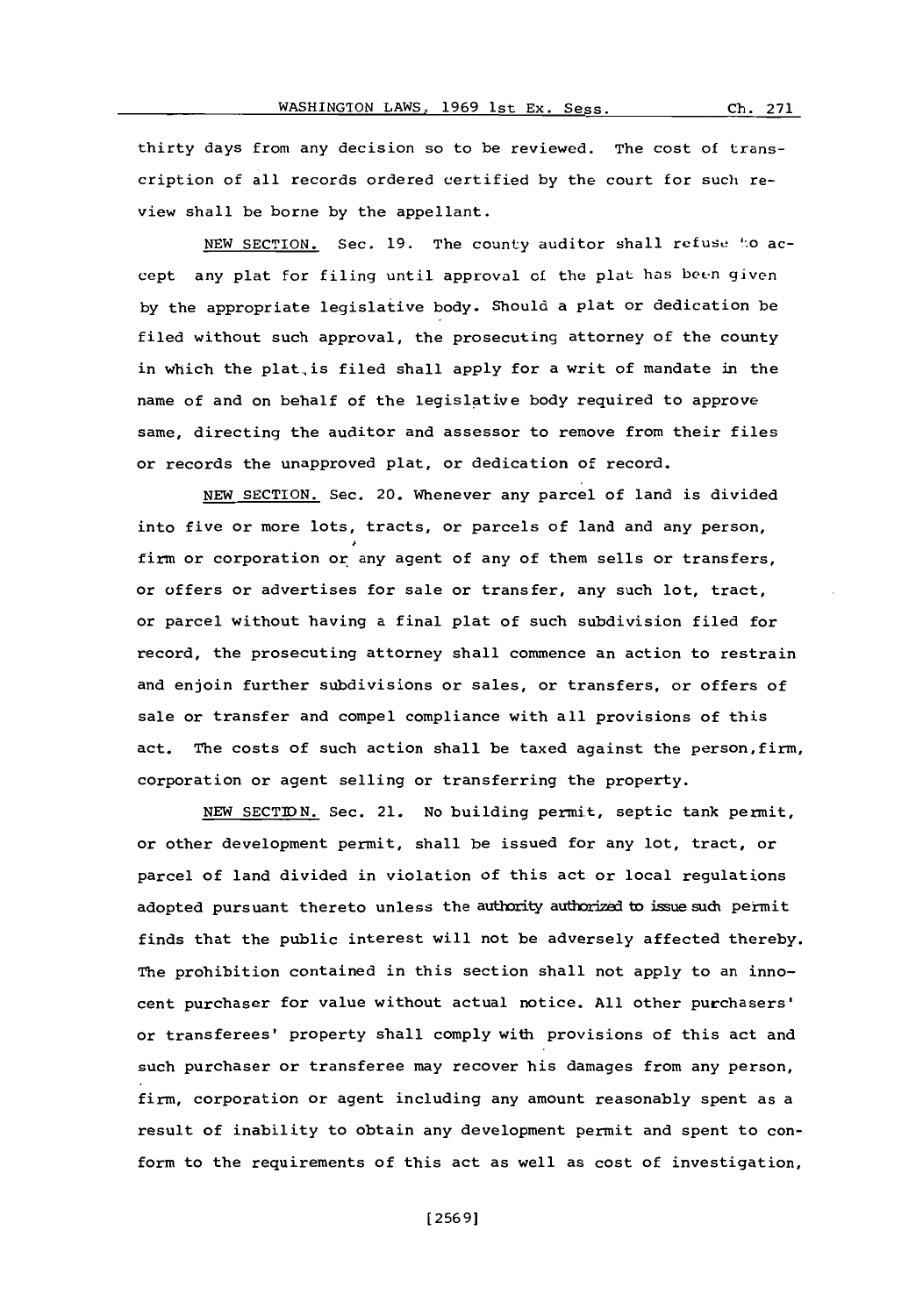suit and reasonable attorneys' fees occasioned thereby. Such purchaser or transferee may as an alternative to conforming his property to these requirements, rescind the sale or transfer and recover costs of investigation, suit and reasonable attorneys' fees occasioned thereby.

NEW SECTION. Sec. 22. Any person who violates any court order or injunction issued pursuant this act shall be subject to a fine of not more than five thousand dollars or imprisonment for not more than ninety days or both.

**NEW** SECTION. Sec. **23.** In the enforcement of this act, the prosecuting attorney may accept an assurance of discontinuance of any act or practice deemed in violation of this act from any person engaging in, or who has engaged in such act or practice. Any such assurance shall be in writing and be filed with and subject to the approval of the superior court of the county in which the alleged violation occurs. **A** violation of such assurance shall constitute prima facie proof of a violation of this act.

NEW SECTION. Sec. 24. Permanent control monuments shall be established at each and every controlling corner on the boundaries of the parcel of land being subdivided. The local authority shall determine the number and location of permanent control monuments within the plat, if any.

Sec. 25. Section **6,** chapter 224, Laws of **1951** and RCW 58.24- .040 are each amended to read as follows:

The agency is further authorized to:

**(1)** Set up standards of accuracy and methods of procedure.

(2) Compile and publish maps and records from surveys per-

formed under the provisions of this act, and to maintain suitable indexes of surveys to prevent duplication of effort and to cooperate with all agencies of local, state, and federal government to this end;

**(3)** Compile and maintain records of all surveys performed under the provisions of this act, and assemble and maintain records of all reliable survey monuments and bench marks within the state;

(4) Supervise the sale of maps and such publications as may come into the possession of the division of surveys and maps. Reve-

**[2570]**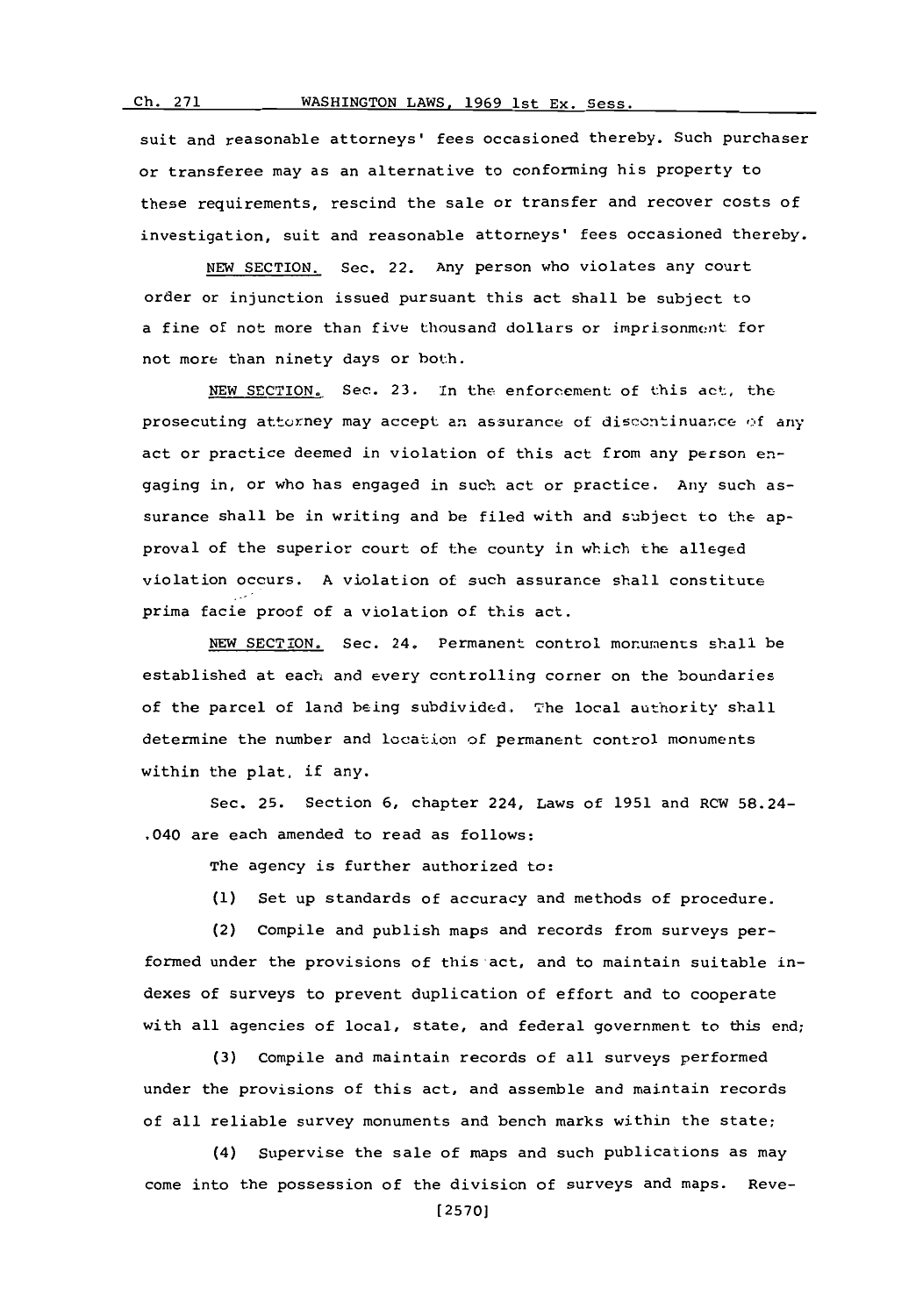nue derived from the sale thereof shall revert to the general fund; ((anl) **)**

**(5)** Submit, as part of the biennial report of the commissioner of public lands, a report of the accomplishments of the agency;

**(6)** Permit the temporary removal or destruction of any soction. corner or any other land boundary mark or monument **by** any person, corporation, association, department or subdivision of the state, county or municipality as may be necessary or desirable to accommodate construction upon the mining and other development of any land: PROVIDED, That such section, corner or other land boundary mark or monument shall be referenced to the Washington Coordinate System **by** a registered professicnal engineer or land surveyor prior to such removal or destruction, and shall be replaced or a suitable reference monument established **by** a registered professional engineer or land surveyor within a reasonable time after completion of such construction, mining or other development: **AND** PROVIDED FURTHER, That the de-\_ partment of natural resources shall adopt and promulgate reasonable rules and regulations under which the agency shall authorize such temporary removal or destruction and require the replacement of such section, corner or other land boundary marks or monuments.

**NEW** SECTION. Sec. **26.** The survey of the proposed subdivision and preparation of the plat shall be made **by** or under the supervision of a registered land surveyor who shall certify on the plat that it is a true and correct representation of the lands actually surveyed.

**NEW** SECTION. Sec. **27.** In order that there be a degree of uniformity of survey monumentation throughout the cities, towns and counties of the state of Washington, there is hereby created a joint committee composed of six members to be appointed as follows: The Washington State Association of County Commi ssioners shall appoint two county road engineers; the Association of Washington Cities shall appoint two city engineers; the Land Surveyors Association. of washington shall appoint one member; and the Consulting Engineers Association of Washington shall appoint one member. The joint committee

**[2571]**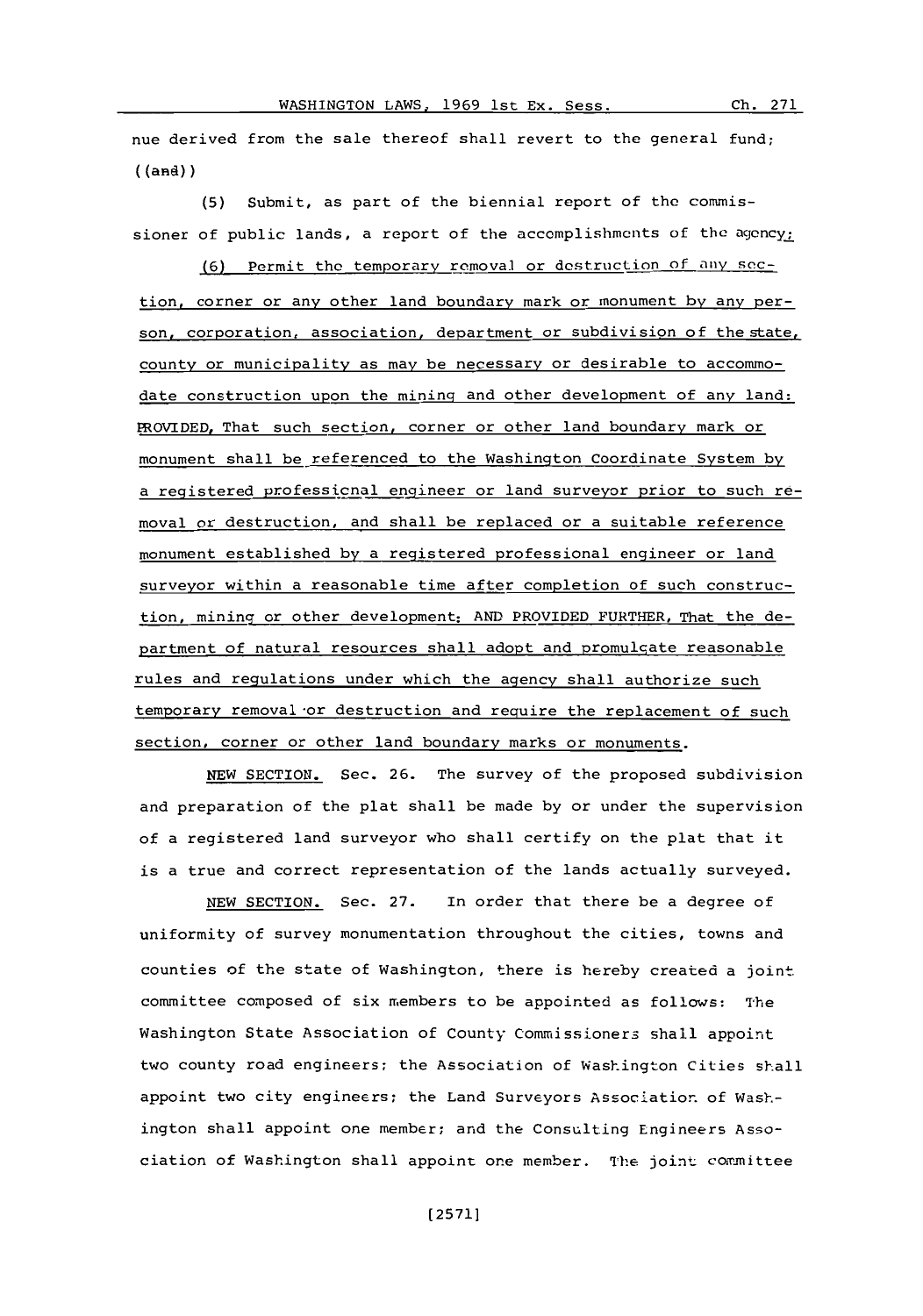is directed to cocperate with the department of natural resources to establish recommendations pertainin~g to requirements **of** survcy. nonumentation and plat drawings for subdivisions and dedications throughout the state of Washington. The department of natural resources shall publish such recommendation.

**NEW** SECTION. Sec. 28. In order that there may he current and readily available information available for the public concerning subdivision regulations, all city, town and county legislative bodics shall submit proposed ordinances and amendments to the state planning and community affairs agency thirty days prior to final adoption for agency review and comparison.

**NEW SECTION,** Sec. **29.** Any city, town or county may, **by** ordinance, regulate the procedure whereby subdivisions, streets, lots and blocks are named and numbered.

**NEW** SECTION. Sec. **30.** Every final plat or short plat of a subdivision or short subdivision filed for record must contain a certificate giving a full and correct description of the lands divided as they appear on the plat or short plat, including a statement that the subdivision or short subdivision has been made with the free consent and in accordance with the desires of the owner or Owners. **if** the plat or short plat includes a dedication, the certificate shall also contain the dedication of all streets and other areas to the public, and individual or individuals, religious society or societies or to any corporation, public or private as shown on the plat or short plat and a waiver of all claims for damages against any governmental authority which may be occasioned to the adjacent land **by** the established construction, drainage and maintenance of said road. Said certificate shall be signed and acknowledged before a notary public **by** all parties having any interest in the lands subdivided.

Every plat and short plat containing a dedication filed for record must be accompanied **by** a title report confirming that the title of the lands as described and shown on said plat is in the name of the owners signing the certificate.

**[ 2572]**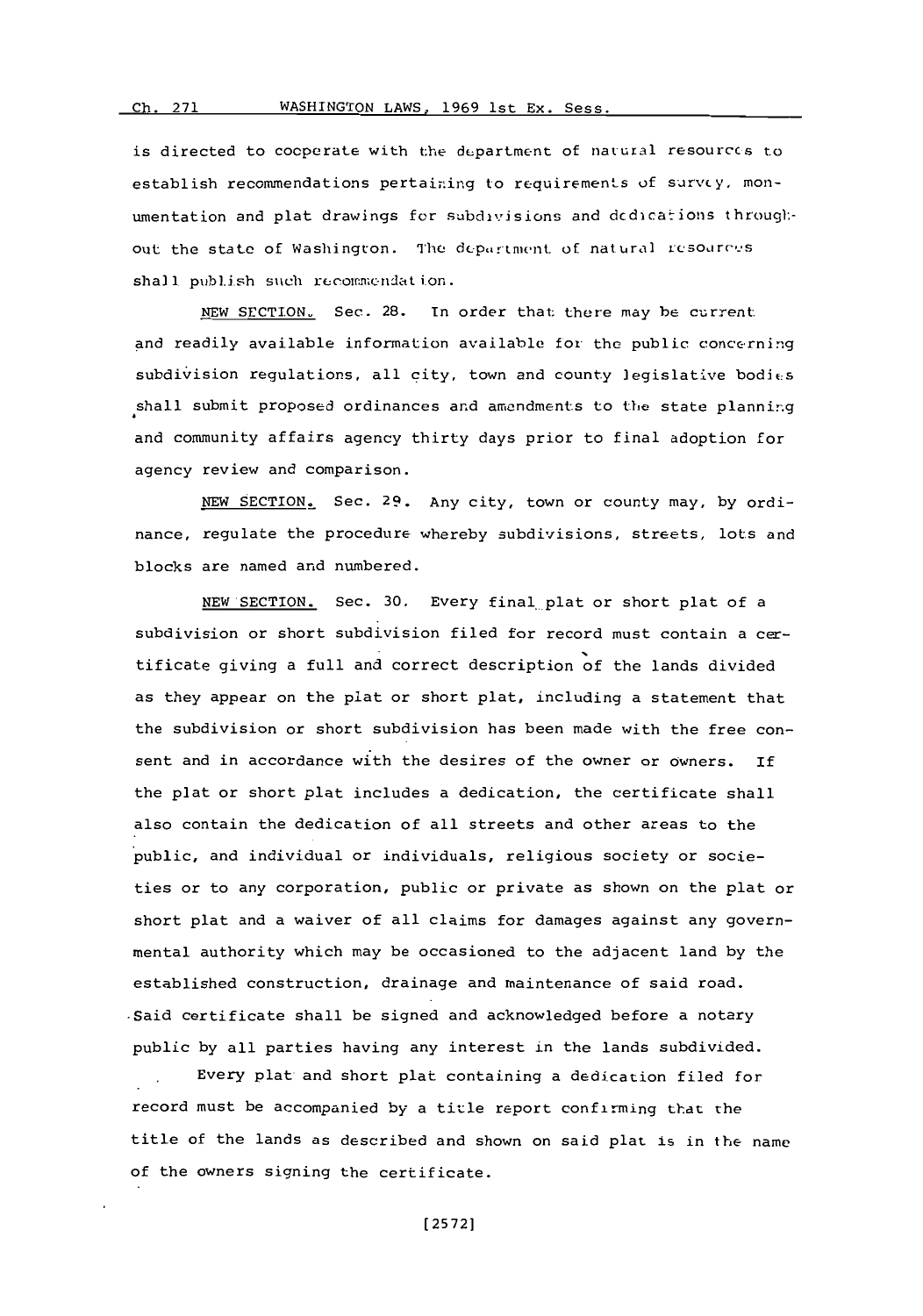An offer of dedication may include a waiver of right of direct access to any street from any property, and if the dedication is accepted, any such waiver is effective. Such waiver may be requircd **by** local authorities as a condition of approval. Roads not dedicated to the public must bc cloax~y marked on the face of the plat **.** Aniy dedication, donation or grant as shown on the face of the plat shall be considered to all intents and purposes, as a quitclaim deed to the said donee or donees, grantee or grantees for his, her or their use for the purpose intended by the donors or grantors as aforesaid.

**NEW** SECTION. Sec. **31. A** copy of any plau. recorded in the manner provided in this act and certified by the county auditor of the county in which the same is recorded to be a true copy of such record and the whole thereof, shall be received in evidence in all the courts of this state, with like effect as the original.

NEW SECTION. Sec. 32. Any person, firm, corporation, or association or any agent of any person, firm, corporation, or association who violates any provisicn **of** this act or any local regulation-s adopted pursuant thereto relating to the sale, offer for sale, lease, or transfer of aniy lot, tract or parcel of land, shall be guilty of a gross misdemeanor and each sale, offer for sale, lease or transfer of each separate lot, tract, or parcel of land in violation of any provision of this act or any local regulation adopted pursuant thereto, shall be deemed a separate and distinct offense.

**NEW SECTION.** See. **33. All** ordinances and resolutions enacted at a time prior to the passage of this act by the legislative bodies of cities, towns, and counties and which are in substantial compliance with the provisions of this act, shall be construed as valid and may be further amended to include new provisions and standards as are authorized in general law.

Sec. 34. Section 2, chapter **129,** Laws of **1893,** as last amended **by** section **1,** chapter **66,** Laws of **1963** an5 R'W' 58.08.040 are f-ach amended to read as follows:

Any person filing a plat subsequent to May 31st in any year

**[ 2573]**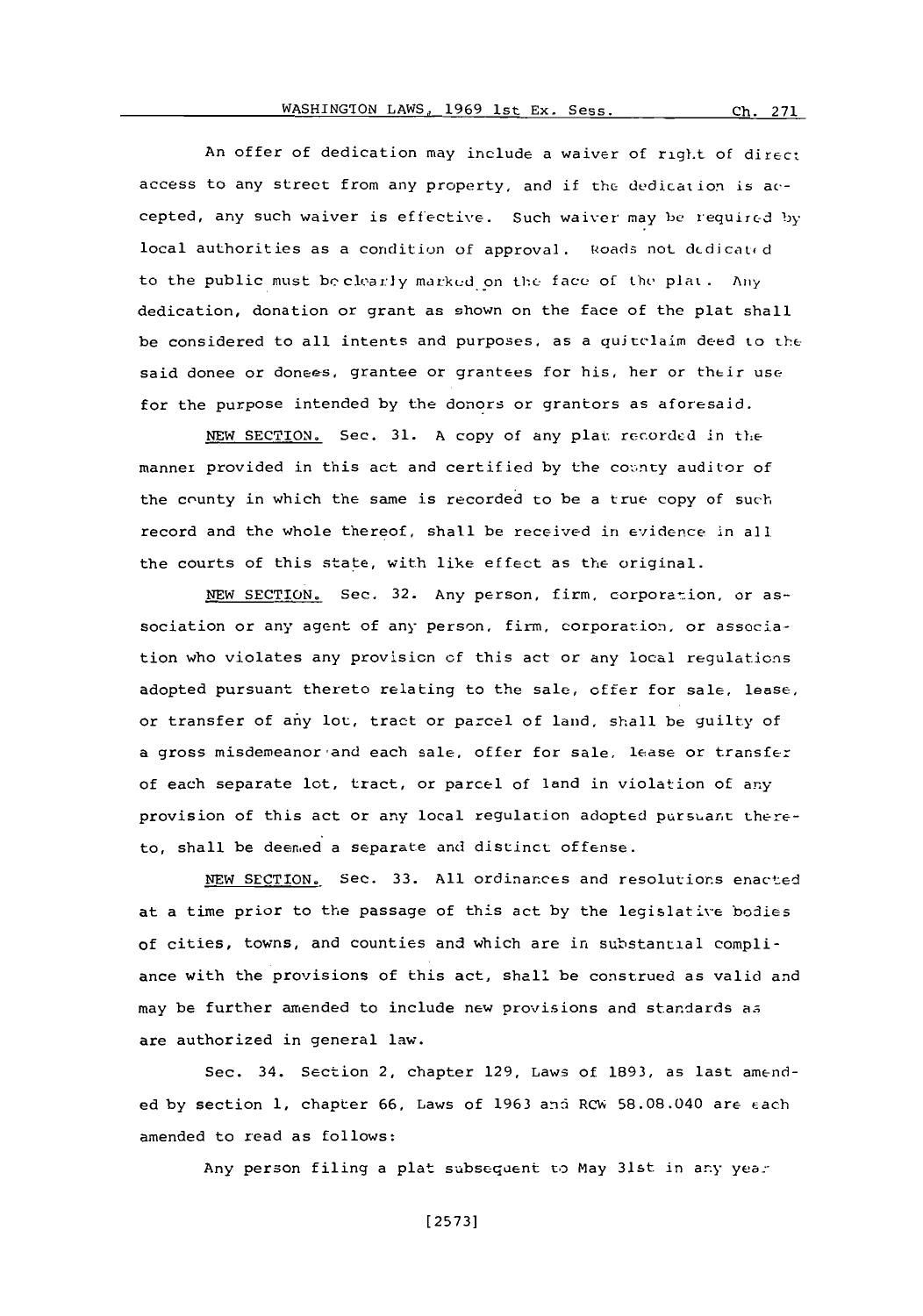#### **Ch. 271**

### WASHINGTON LAWS, 1969 1st Ex. Sess.

and prior to the date of the collection of taxes, shall deposit with. the county treasurer a sum equal to the product of the county assessor's lastest valuation on the unimproved property in such subdivision multiplied by the current year's millage rate increased by twenty-five percent on the property platted. The treasurer's receipt for said amount shall be taken **by** the auditor as evidence of the payment of the tax. The treasurer shall appropriate so mach of said deposit as will pay the taxes on the said property when the tax rolls are placed in his hands for collection, and in case the sum deposited is in excess of the amount necessary for the payment of the said taxes, the treasurer shall return, to the party depositing, the amount of said excess, taking his receipt therefor, which receipt shall be accepted for its face value on the treasurer's quarterly settlement with the county auditor.

NEW **SECTION..** Sec. **35. If** any provision of this act. or its application to any person or circumstance is held invalid, the remainder of this act, or the application of the provision to other persons or circumstances is not affected.

**NEW SECTION.** Sec. **36.** The following acts or parts thereof are each hereby repealed:

**(1)** Section **1,** chapter **186,** Laws of **1937** and RCW **58.16.010;**

(2) Section 2, chapter **186,** Laws **of 1937,** as amended **by** section **1,** chapter **195,** Laws **of 1951,** and RCW **58.16.020;**

**(3)** Section **3,** chapter 186,Laws of **1937** and RCW **58.16.030:,**

(4) Section 4, chapter **186,** Laws of 1937, as amended **by** section **1,** chapter *203,* Laws of **1951,** and RCW **58.16.040;**

**(5)** Section **6,** chapter **186,** Laws of **1937,** as amended **by** section **1,** chapter 245, Laws of **1963,** and RCW **58.16.050;**

**(6)** Section **7,** chapter **186,** Laws of **1937,** as last amended **by** section **1,** chapter **299,** Laws of **1955,** and RCWI **58.16.060;**

**(7)** Section **8,** chapter **186,** Laws of **'1937** ard I CW **58.16.070;**

**(8)** Section **9,** chapter **186,** Laws of **1937** and RC-W **58.16.080;**

**(9)** Section **10,** chapter **186,** Laws of **1937,** as amend~ed **by** sec-